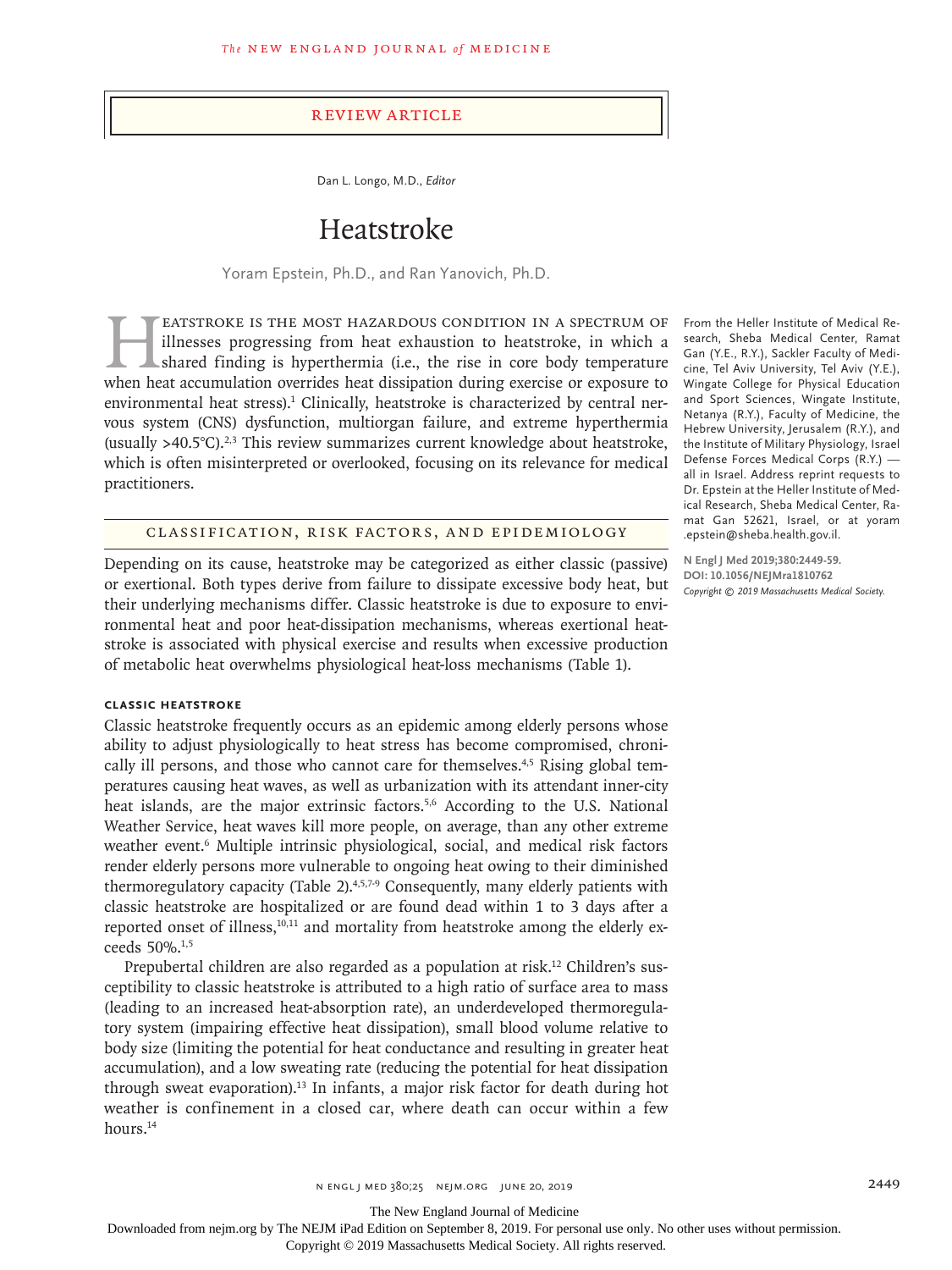| Feature*                   | Classic Heatstroke                                                 | <b>Exertional Heatstroke</b>                                            |
|----------------------------|--------------------------------------------------------------------|-------------------------------------------------------------------------|
| Age group                  | Prepubertal, elderly                                               | Postpubertal and active                                                 |
| Occurrence                 | Epidemic (heat waves)                                              | Sporadic (any time of year)                                             |
| Concurrent activity        | Sedentary                                                          | Strenuous                                                               |
| Health status              | Chronically ill                                                    | Generally healthy                                                       |
| Medications                | Often being used (pre-<br>scribed medications)                     | Usually none being used<br>(sometimes ergogenic aids,<br>illicit drugs) |
| Mechanism                  | Absorption of environmen-<br>tal heat and poor heat<br>dissipation | Excessive heat production,<br>which overwhelms heat-loss<br>mechanisms  |
| Sweating                   | May be absent (dry skin)                                           | Usually present (wet skin)                                              |
| CNS dysfunction            | Common                                                             | Common                                                                  |
| Acid-base distur-<br>bance | Respiratory alkalosis                                              | Metabolic acidosis                                                      |
| Rhabdomyolysis             | Unusual                                                            | Frequent                                                                |
| Liver dysfunction          | Mild                                                               | Marked to severe                                                        |
| Renal failure              | Uncommon (<5%)                                                     | Common (25-30%)                                                         |
| DIC.                       | Mild                                                               | Marked to severe                                                        |
| <b>ARDS</b>                | Common                                                             | Common                                                                  |
| Creatine kinase            | Mildly elevated                                                    | Markedly elevated                                                       |
| Calcium                    | Normal                                                             | Low (hypocalcemia)                                                      |
| Potassium                  | Normal                                                             | Usually high (hyperkalemia)                                             |

**Table 1. Epidemiologic and Clinical Features of Classic and Exertional** 

**Heatstroke.**

\* ARDS denotes acute respiratory distress syndrome, CNS central nervous system, and DIC disseminated intravascular coagulation.

### **Exertional Heatstroke**

Exertional heatstroke is a medical emergency, sporadic in nature, and directly related to strenuous physical activity. It can strike athletes, laborers (e.g., firefighters and agricultural workers), soldiers, and others engaging in activities that many of them previously performed uneventfully under similar conditions of exercise intensity and duration and environmental exposure. Exertional heatstroke can occur even within the first 60 minutes of exertion and may be triggered without exposure to high ambient temperatures.<sup>15,16</sup>

Overmotivation and pressure from peers and coaches that drive people to perform beyond their physiological capability are major risk factors for exertional heatstroke.<sup>17</sup> In addition, functional and acquired factors and some congenital conditions increase susceptibility to heat, leading to exertional heatstroke (Table 2).<sup>18,19</sup> Alcohol and drug abuse, alone or in combination, which are often a feature of psychedelic-trance music parties or festivals, heighten the metabolic response to energetic music<sup>20</sup> and are risk factors for exertional heatstroke among participants in these events. In addition, amphetamine-like drugs and other stimulating agents $21$  are a major risk factor for exertional heatstroke in athletes (Table 2). Although previous heatstroke has been suggested as a risk factor for a recurrent episode, $22$  this is not supported by conclusive evidence.

The true incidence of exertional heatstroke is unknown because of frequent misdiagnosis (e.g., as dehydration or heat exhaustion). Epidemiologic surveys of U.S. high-school football players<sup>23</sup> and army personnel<sup>24</sup> reveal a steady increase in morbidity and mortality from exertional heatstroke during the past decade. Nevertheless, because exertional heatstroke most often affects healthy young persons and its recognition and treatment are usually prompt, mortality rates are low  $(<5\%)$ <sup>1,3</sup>

#### **PATHOGENESIS** and Pathophysiology

The primary pathogenic mechanism of heat stroke involves transition from a compensable thermoregulatory phase (in which heat loss exceeds heat gain) to a noncompensable phase (in which heat gain is greater than heat loss), when cardiac output is insufficient to cope with the high thermoregulatory needs. Consequently, core body temperature continues to rise, leading to a direct cytotoxic effect and an inflammatory response, creating a vicious cycle, and eventually causing multiorgan failure (Fig.  $1$ ).<sup>1,2,25-27</sup>

#### **Inflammatory Response**

The cascade of events underlying the systemic inflammatory reaction in heatstroke awaits full elucidation. Hyperthermia triggers a coordinated stress response involving endothelial cells, leukocytes, and epithelial cells, which provide protection against tissue injury and promote cell repair. This reaction is mediated by the molecular chaperone family of heat-shock proteins and by changes in plasma and tissue levels of proinflammatory and antiinflammatory cytokines.<sup>28-30</sup> With prolonged hyperthermia, the acute physiological alterations (including circulatory failure, hypoxemia, and increased metabolic demands) and direct

The New England Journal of Medicine

Downloaded from nejm.org by The NEJM iPad Edition on September 8, 2019. For personal use only. No other uses without permission.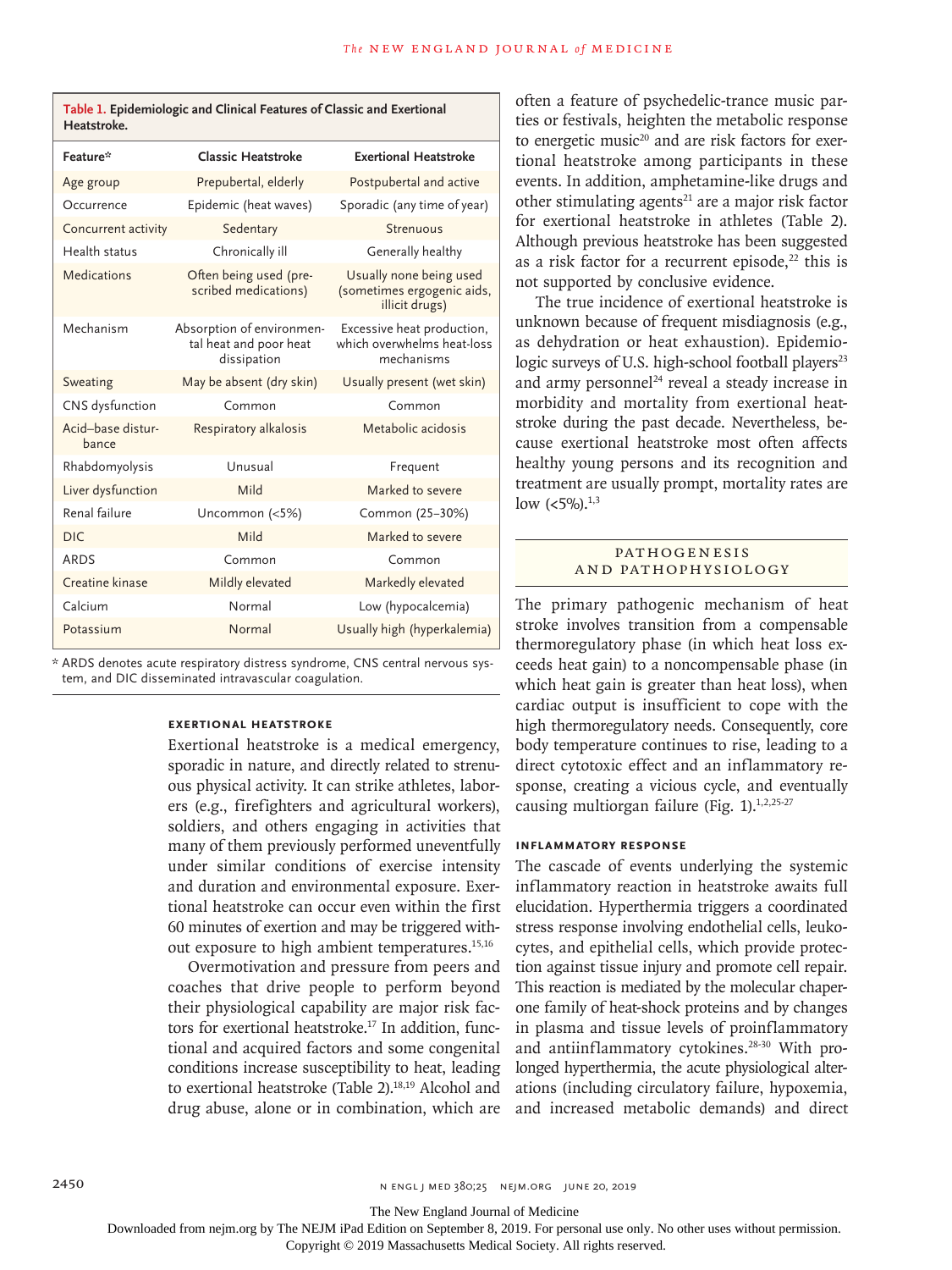| Table 2. Risk Factors Underlying Heatstroke.* |                                                                                                                                                                                                                                                                                                                                                                                                                                         |  |
|-----------------------------------------------|-----------------------------------------------------------------------------------------------------------------------------------------------------------------------------------------------------------------------------------------------------------------------------------------------------------------------------------------------------------------------------------------------------------------------------------------|--|
| Heatstroke Type<br>and Risk Factor            | Explanation                                                                                                                                                                                                                                                                                                                                                                                                                             |  |
| Classic                                       |                                                                                                                                                                                                                                                                                                                                                                                                                                         |  |
| Weather                                       | Heat waves, with successive hot days and nights                                                                                                                                                                                                                                                                                                                                                                                         |  |
| Physiological factors                         | Cardiovascular insufficiency impeding normal cardiovascular adjustments to heat stress: inability to maintain<br>acceptable stroke volume in the heat, inadequate peripheral vasodilatation due to structural changes and com-<br>promised nitric oxide-mediated vasodilatory mechanism, reduced capillary density and quality of cutaneous<br>microcirculation, decreased sweat rate and sweat-gland output in response to heat stress |  |
| Social factors                                | Social isolation, unventilated and non-air-conditioned living space, inability to care for oneself, confinement to bed                                                                                                                                                                                                                                                                                                                  |  |
| Underlying illness                            | Exacerbation of mental, cardiovascular, cerebrovascular, and pulmonary illnesses and multiple sclerosis by expo-<br>sure to heat stress                                                                                                                                                                                                                                                                                                 |  |
| Medications                                   | Beta-blockers, diuretics, calcium-channel blockers, laxatives, anticholinergic drugs, salicylates, thyroid agonists,<br>benztropine, trifluoperazine, butyrophenones, $\alpha$ -agonists, monoamine oxidase inhibitors, sympathomimetic<br>medications, tricyclic antidepressants, SSRIs                                                                                                                                                |  |
| <b>Exertional</b>                             |                                                                                                                                                                                                                                                                                                                                                                                                                                         |  |
| Social factors                                | Overmotivation, peer and coach pressure                                                                                                                                                                                                                                                                                                                                                                                                 |  |
| <b>Functional factors</b>                     | Low physical fitness (physical effort unsuited to physical fitness; "killer workouts"), lack of acclimatization (habitu-<br>ation) to heat, low work efficiency, overweight (reduced ratio of skin area to mass and greater heat-storage<br>capacity in fat layers), protective clothing (reduced sweating efficiency)                                                                                                                  |  |
| Acquired factors                              | Viral or bacterial infection (even if subclinical), dehydration, sleep deprivation, sweat-gland dysfunction (e.g., deep<br>burns, scarred skin on >40% of total body-surface area)                                                                                                                                                                                                                                                      |  |
| Congenital factors                            | Chronic idiopathic or familial anhydrosis, ectodermal dysplasia                                                                                                                                                                                                                                                                                                                                                                         |  |
| Drug abuse                                    | Amphetamines and amphetamine-like agents (e.g., ephedra), MDMA, cocaine, PCP and LSD, synthetic stimulants<br>of the cathinone class (e.g., $\alpha$ -PHP), alcohol                                                                                                                                                                                                                                                                     |  |

 $*$  LSD denotes lysergic acid diethylamide, MDMA 3,4-methylenedioxymethamphetamine (ecstasy), PCP phencyclidine,  $\alpha$ -PHP  $\alpha$ -pyrrolidinohexanophenone, and SSRI selective serotonin-reuptake inhibitor.

heat-related cytotoxic effects escalate, causing dysregulation of the inflammatory reaction.<sup>31,32</sup>

The heatstroke-related inflammatory response is akin to the systemic inflammatory response syndrome  $(SIRS).^{2,33}$  It has been suggested that SIRS is mediated by circulating messenger RNAs that trigger the release of cytokines and the high-mobility group box 1 protein (HMGB1), leading to excessive activation of leukocytes and endothelial cells.34,35 Much like septic shock, SIRS can cause a rapid deterioration in clinical status, resulting in disseminated intravascular coagulation (DIC), multiorgan failure, and death. Hence, heatstroke is considered to be "a form of hyperthermia associated with a systemic inflammatory response leading to a syndrome of multiorgan dysfunction in which encephalopathy predominates."2 In a study of patients hospitalized for exertional heatstroke, 84% of the patients also met the diagnostic criteria for SIRS, and for those patients, hospitalization was prolonged.<sup>36</sup> Similarly, clinical and experimental evidence of ity of the liver and resulting in endotoxemia.<sup>37,38</sup>

neutrophil activation in classic heatstroke serves as a link between the inflammatory and coagulation responses.<sup>32,33</sup> Nevertheless, the association between SIRS and heatstroke may easily be overlooked because heatstroke, and especially exertional heatstroke, is not commonly seen in intensive care units and is not on the usual list of SIRS causes. The consequent delay in recognizing the etiologic link between the two disorders and administering appropriate treatment may dramatically exacerbate the clinical consequences of SIRS.

# **Gastrointestinal Integrity and Endotoxemia**

The heatstroke-induced reduction in intestinal blood flow causes gastrointestinal ischemia, adversely affecting cell viability and cell-wall permeability. The resulting oxidative and nitrosative stress damages cell membranes and opens tight cell-to-cell junctions, allowing endotoxins and possibly pathogens to leak into the systemic circulation, overwhelming the detoxifying capac-

n engl j med 380;25 nejm.org June 20, 2019 2451

The New England Journal of Medicine

Downloaded from nejm.org by The NEJM iPad Edition on September 8, 2019. For personal use only. No other uses without permission.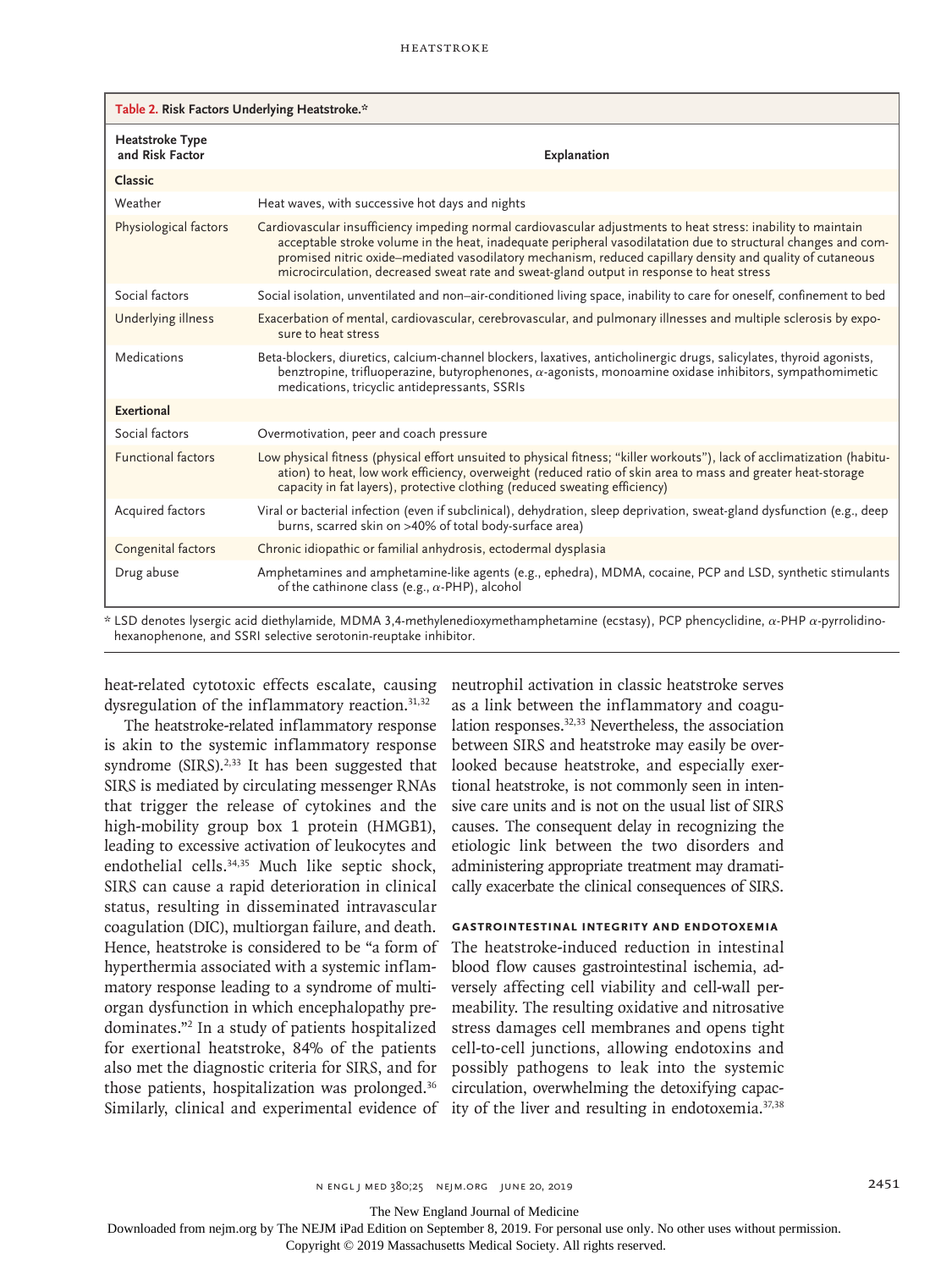

The sequence of events that leads to heat stroke involves a transition from a compensable thermoregulatory state to the noncompensable condition. Heat stress initiates a thermoregulatory response to increased cardiac output and redistribution of blood flow. When central venous pressure begins to decrease substantially, core temperature begins to increase rapidly and becomes noncompensable. The thermoregulatory failure aggravates pathophysiological processes at the cellular level, including an inflammatory reaction, and multiorgan failure occurs as a result of the combination of high body temperature and circulatory collapse, and ultimately is expressed as heatstroke. DIC denotes disseminated intravascular coagulation.

Although the concept of a link between heatstroke and endotoxemia is not new,<sup>39</sup> many physicians tend to ignore or misinterpret applicable laboratory findings. This can further exacerbate and worsen the prognosis.

# Diagnosis

the clinical condition of patients with heatstroke neurologic abnormalities, and recent exposure The diagnosis of heatstroke is largely clinical, based primarily on the triad of hyperthermia, to hot weather (in the classic form) or physical

2452 n engl j med 380;25 nejm.org June 20, 2019

The New England Journal of Medicine

Downloaded from nejm.org by The NEJM iPad Edition on September 8, 2019. For personal use only. No other uses without permission.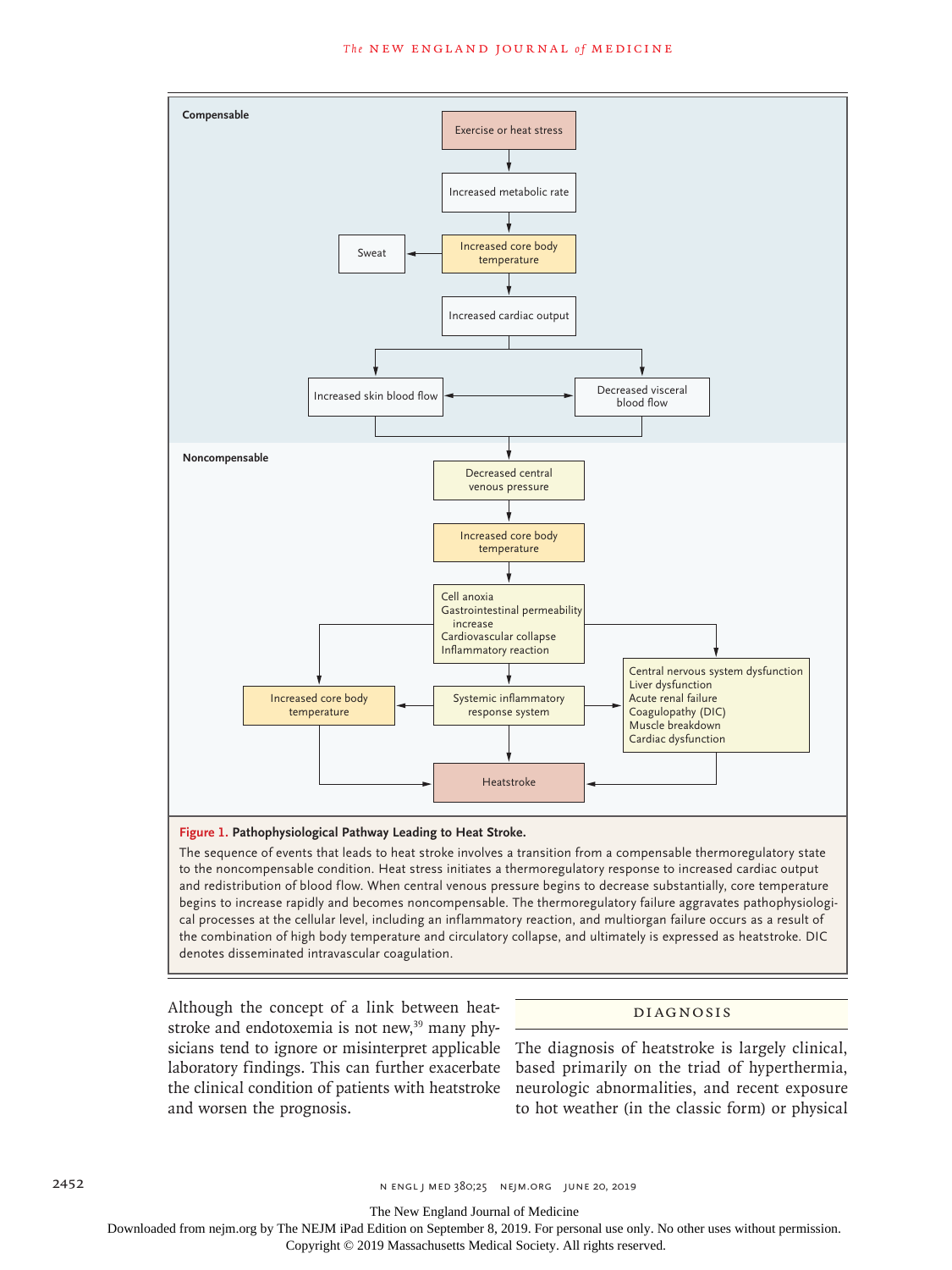exertion (in the exertional form). Tachycardia, tachypnea, and hypotension are common. Profuse sweating and wet skin are typical of exertional heatstroke, whereas in classic heatstroke, the skin is usually dry, reflecting the characteristic decrease in the sweat-gland response and output in elderly people under heat stress. The skin may be either flushed, reflecting excessive peripheral vasodilatation, or pale, indicating vascular collapse.

# **Differential Diagnosis**

Any systemic disease with a similar clinical picture of fever and manifestations of brain dysfunction should be considered only after heatstroke has been ruled out, because a delay in the treatment of heatstroke substantially increases morbidity and mortality. Once heatstroke has been ruled out on the basis of the clinical history and context, other conditions to be considered include meningitis, encephalitis, epilepsy, drug intoxication (e.g., atropine, MDMA [3,4-methylenedioxymethamphetamine], cocaine, or amphetamines), severe dehydration, and any metabolic syndrome (e.g., neuroleptic malignant syndrome, lethal catatonia, serotonin syndrome, thyroid storm, or pheochromocytoma multisystem crisis).<sup>1,40</sup>

# **Clinical Picture and Complications**

The clinical picture of heatstroke has been extensively reviewed.<sup>3,41</sup> The disorder has three phases, which are seen more clearly in exertional heatstroke than in classic heatstroke: a hyperthermic– neurologic acute phase, a hematologic–enzymatic phase (peaking 24 to 48 hours after the event), and a late renal–hepatic phase (if clinical symptoms are sustained for 96 hours or longer). Most critical for primary care practitioners is the acute phase, since prompt recognition and treatment of heatstroke in the acute phase may be lifesaving.

Adequate measurement of core (rectal) temperature is critical in persons who may have heatstroke. Hyperthermia is expected, but reliance on a core body temperature of more than 40.5°C as a diagnostic yardstick could be misleading, since the temperature may be falsely low if the measurement is delayed or performed inappropriately (e.g., if temperature is measured orally or from the forehead or the axilla).<sup>3,42</sup> Nevertheless, extreme hyperthermia during physical exertion does not always indicate heatstroke; many marathon runners finish the race with a

high core body temperature but without accompanying changes associated with the clinical picture of heatstroke.43

Given the brain's extreme sensitivity to hyperthermia, CNS disturbances are inevitable in heatstroke. Early symptoms include behavioral changes, confusion, delirium, dizziness, weakness, agitation, combativeness, slurred speech, nausea, and vomiting.<sup>1</sup> Seizures and sphincter incontinence may occur in severe cases, mainly in exertional heatstroke.<sup>3</sup>

Consciousness commonly deteriorates but is usually regained once the temperature falls below the critical level of 40.5°C. In severe cases, brain edema ensues.1,3 Brain injury appears to be concentrated in the cerebellum, with generalized atrophy and evidence of involvement of the Purkinje cell layer.<sup>41,44</sup> Neuronal injury to the autonomic and enteric nervous systems may be longlasting. The hypothesis that damage to the preoptic anterior hypothalamus is responsible for the loss of thermoregulation has not been proved.<sup>1</sup>

Multiorgan system dysfunction and failure (more pronounced in exertional heatstroke than in classic heatstroke) may peak within 24 to 48 hours (Table 1). If treatment is prompt, clinical signs become milder in most cases and abate within a few days, and most patients recover without lasting effects. Possible complications range from sustained alteration in consciousness to DIC, acute respiratory distress syndrome, and acute renal, cardiac, and hepatic dysfunction and failure.2,3 Rhabdomyolysis, although not pathognomonic, is typical of exertional heatstroke.3 The prognosis worsens when kidney and liver dysfunction are sustained for more than 96 hours. Autopsy studies show that end-organ failure after heatstroke is due primarily to heat-induced necrotic and apoptotic cell death accompanying widespread microthrombosis, hemorrhage, and inflammatory injury.<sup>26,32,41</sup> Some neurologic sequelae (e.g., cerebellar ataxia, dysarthria, cognitive disorders, and anterograde amnesia) may persist for several weeks to months.45 One study indicates that the risk of death during the months and years after recovery from heatstroke may be higher than the risk in the general population.<sup>46</sup>

# **Biomarkers**

Clinical and laboratory measures reflecting organ function should be systematically monitored

The New England Journal of Medicine

Downloaded from nejm.org by The NEJM iPad Edition on September 8, 2019. For personal use only. No other uses without permission.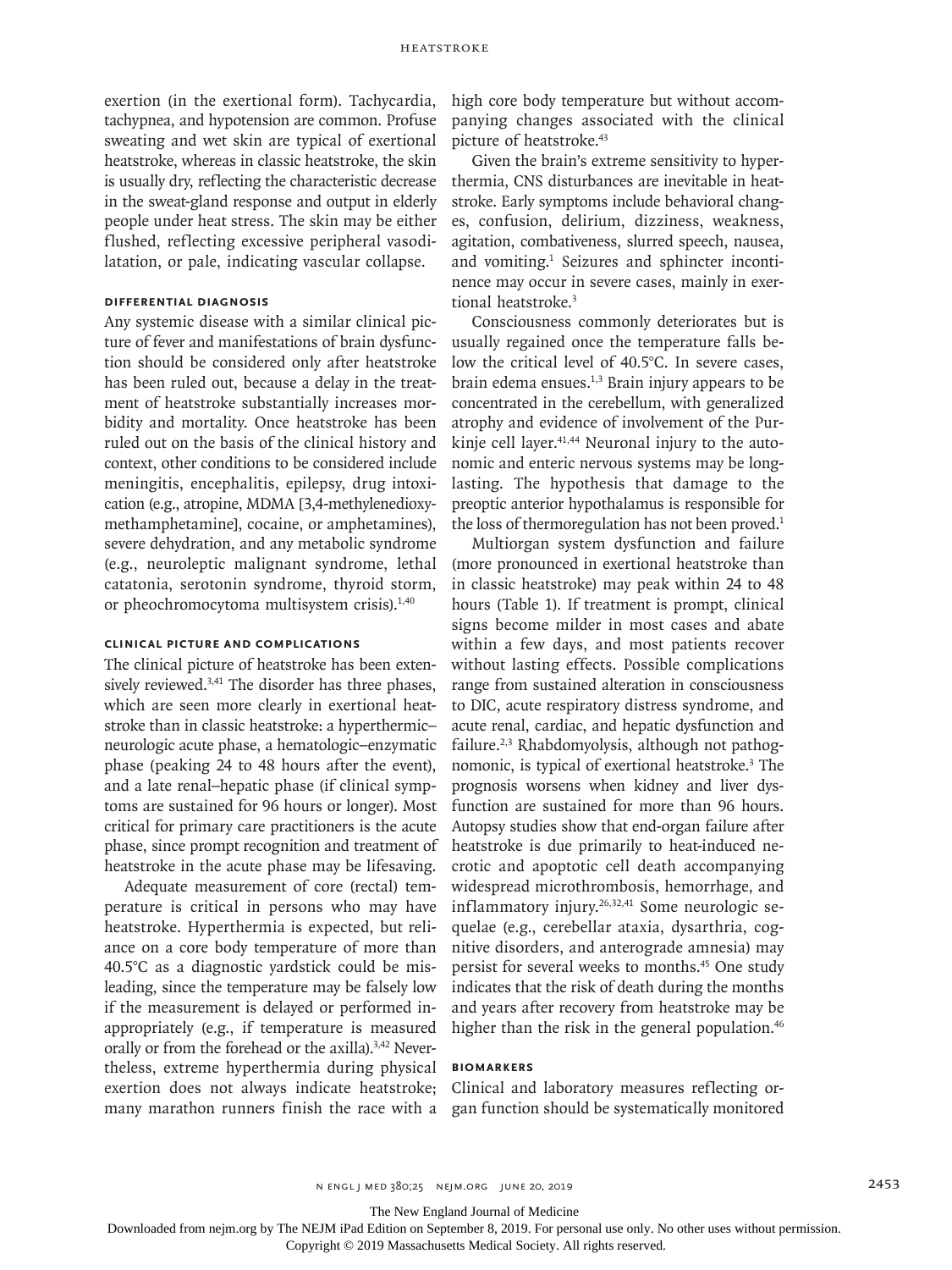for at least 72 hours to avoid missing possible clinical deterioration.3 However, experimental data indicate that these measures may not adequately reflect the severity of illness or the longterm prognosis.<sup>1</sup> Circulating biochemical markers that might better indicate organ failure and facilitate an accurate diagnosis and prompt treatment are under investigation, including HMGB1,<sup>47</sup> neutrophil gelatinase–associated lipocalin (also known as 24p3, uterocalin, and neu-related lipocalin), $48$  cardiac troponin I, $49$  the ratio of urinary heat shock protein 72 to urinary creatinine,<sup>50</sup> histone,<sup>51</sup> and cryptdin 2 peptide (an intestinal alpha-defensin).<sup>52</sup> However, these biomarkers are experimental and have not been clinically tested or approved.

# **TREATMENT**

Patients with heatstroke are treated symptomatically and conservatively (Table 3). The primary objective is alleviation of hyperthermia; thus, unlike in other traumatic conditions, "cool and run" rather than "scoop and run" is the catchphrase.

# **Control of Body Temperature**

The prognosis worsens if the core body temperature is sustained above the critical threshold of 40.5°C. Indeed, rapid and effective cooling is the cornerstone of treatment and should be delayed

only for essential cardiopulmonary resuscitation.3,53 In the absence of a specifically defined end-point temperature for safe cessation of cooling, common practice dictates a target temperature below 39°C (preferably 38.5° to 38.0°C) to lessen the risk of clinical deterioration.3

For exertional heatstroke, a cooling rate faster than 0.10°C per minute is safe and is desirable for improving the prognosis.54 Immersion in cold water for the treatment of exertional heatstroke is the accepted method of choice for achieving a cooling rate of  $0.20^{\circ}$  to  $0.35^{\circ}$ C per minute,  $53,54$ despite numerous reasons, all unfounded, for not using this method.53 Under military or desert field conditions where ice is not readily available, a cooling rate of approximately 0.10°C per minute can be achieved by pouring copious amounts of water over the body and fanning.<sup>54,55</sup>

In elderly persons with classic heatstroke, cold-water immersion can yield an acceptable cooling rate, but the treatment of choice involves the use of one or more types of conductive or evaporative cooling, such as infusion of cold fluids (intravascular temperature management); application of ice packs, cold packs, or wet gauze sheets; and fanning. These methods, albeit less efficient than cold-water immersion, are better tolerated by elderly persons and are also readily accessible and easily applied during an epidemic of classic heatstroke, when emergency depart-

| Table 3. Guidelines for the Treatment of Heatstroke.* |                                                                                                                                                                                                                                                                                                    |  |
|-------------------------------------------------------|----------------------------------------------------------------------------------------------------------------------------------------------------------------------------------------------------------------------------------------------------------------------------------------------------|--|
| <b>Treatment</b>                                      | <b>Comments</b>                                                                                                                                                                                                                                                                                    |  |
| <b>Treatment on site</b>                              |                                                                                                                                                                                                                                                                                                    |  |
| <b>CPR</b>                                            | Perform according to ACLS protocol; administer oxygen at 4 liters/min to increase oxygen saturation to >90%                                                                                                                                                                                        |  |
| Core body temperature                                 | Monitor rectal temperature and perform cooling in cases of hyperthermia; for exertional heatstroke, cold-water<br>immersion; for classic heatstroke, conductive or evaporative cooling                                                                                                             |  |
| Fluids                                                | Administer isotonic saline IV (1-2 liters/hr); dehydration is not a major issue                                                                                                                                                                                                                    |  |
| Seizure medication                                    | Administer benzodiazepines IV (5 mg) until seizures cease (not more than 20 mg)                                                                                                                                                                                                                    |  |
| Evacuation                                            | For classic heatstroke, transport immediately to ED; for exertional heatstroke, transport to ED after cooling to<br>body temperature <39.0°C                                                                                                                                                       |  |
| Treatment in the ED                                   |                                                                                                                                                                                                                                                                                                    |  |
| Core body temperature                                 | Monitor rectal or intravesical temperature and perform cooling until core temperature <38.0°C; use either a<br>cooling suit or cold fluids (4°C, 1000 ml/30 min) infused through central catheter; antipyretics are toxic and<br>should be avoided; dantrolene has not been proved to be effective |  |
| Seizure medication                                    | Administer benzodiazepines IV (5 mg, repeated) or phenytoin IV (loading dose, 15-20 mg/kg in 15 min) until<br>seizures cease                                                                                                                                                                       |  |
| Laboratory testing                                    | Perform CBC, urinalysis, blood cultures, kidney-function and liver-function tests (ALT, AST, ammonia, INR);<br>test for glucose, electrolytes, arterial blood gases and acid-base balance, clotting function, CK, LDH, myo-<br>globin, CRP                                                         |  |

The New England Journal of Medicine

Downloaded from nejm.org by The NEJM iPad Edition on September 8, 2019. For personal use only. No other uses without permission.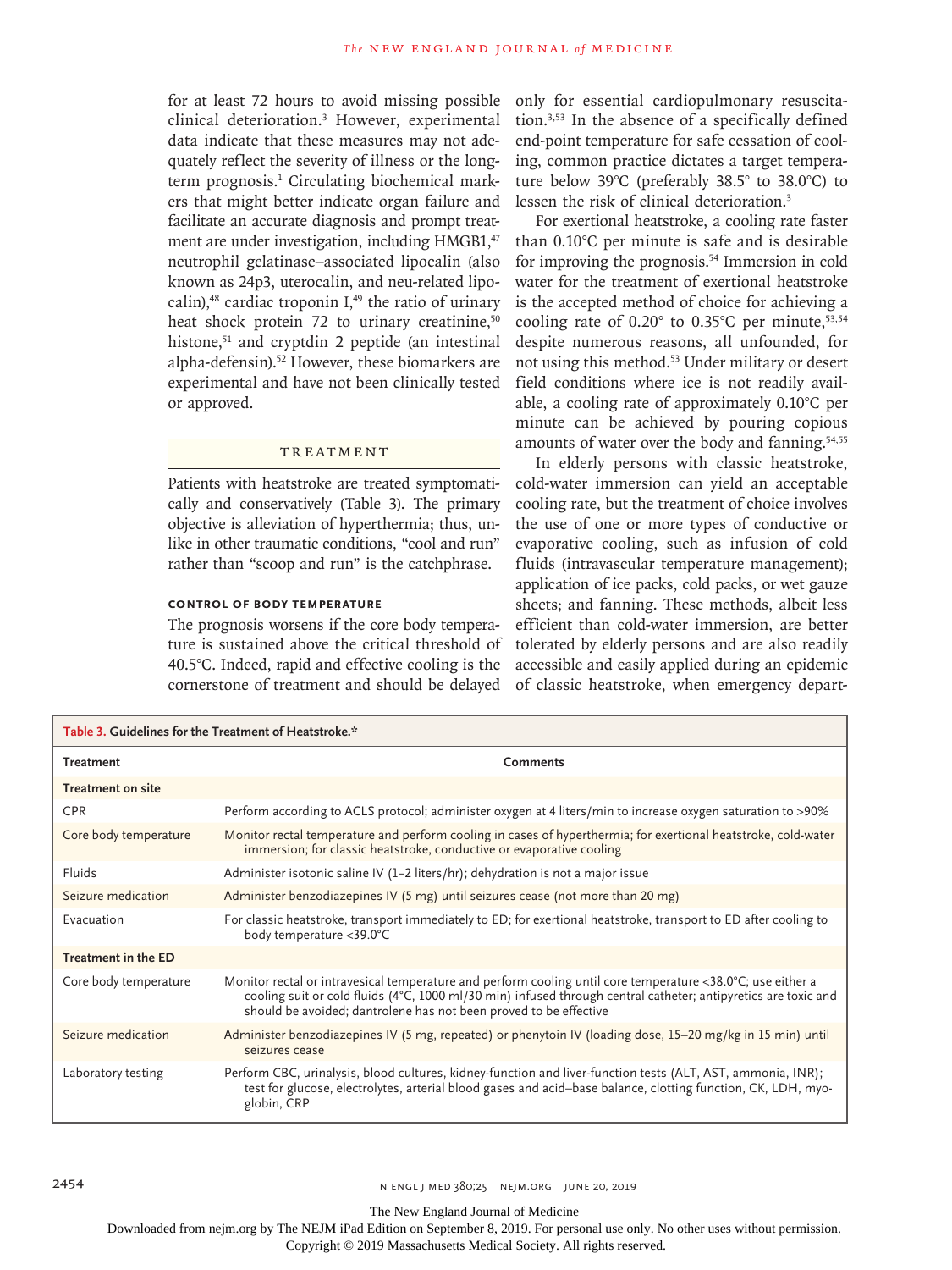| Table 3. (Continued.)                      |                                                                                                                                                                                                                                                                                                                                                                                                                                                                                                                                                                                                                                                                                                        |
|--------------------------------------------|--------------------------------------------------------------------------------------------------------------------------------------------------------------------------------------------------------------------------------------------------------------------------------------------------------------------------------------------------------------------------------------------------------------------------------------------------------------------------------------------------------------------------------------------------------------------------------------------------------------------------------------------------------------------------------------------------------|
| <b>Treatment</b>                           | <b>Comments</b>                                                                                                                                                                                                                                                                                                                                                                                                                                                                                                                                                                                                                                                                                        |
| Monitoring of circulation                  | For circulatory failure, administer fluids (30 ml/kg), monitor CVP or perform invasive hemodynamic monitor-<br>ing, maintain mean arterial pressure at >65 mm Hg (or >75 mm Hg if patient is elderly or has hyperten-<br>sion), all with a goal of normal lactate level and urine output >50 ml/kg/hr; vasopressors should be con-<br>sidered if fluid therapy fails                                                                                                                                                                                                                                                                                                                                   |
| Treatment in the ICU                       |                                                                                                                                                                                                                                                                                                                                                                                                                                                                                                                                                                                                                                                                                                        |
| General                                    | Perform CPR according to ACLS protocol; ECMO may be used as needed                                                                                                                                                                                                                                                                                                                                                                                                                                                                                                                                                                                                                                     |
|                                            | Monitor rectal, intravesical, or blood temperature; continue cooling to maintain core temperature at <38.0°C by<br>infusing cold fluids (4°C, 1000 ml/30 min) through central catheter or use extracorporeal blood cooling for<br>resistant hyperthermia; antipyretics are toxic and should be avoided; dantrolene has not been proved to be<br>effective                                                                                                                                                                                                                                                                                                                                              |
|                                            | Perform laboratory tests: CBC, glucose, arterial blood gases and acid-base balance, clotting function, CK, LDH,<br>liver function (ALT, AST, ammonia, INR), myoglobin, kidney function, urinalysis, CRP, blood cultures; repeat<br>every 12 hr during the first 48 hr, then every 24 hr                                                                                                                                                                                                                                                                                                                                                                                                                |
| Heart failure                              | Perform CPR according to ACLS protocol; perform invasive hemodynamic monitoring and echocardiography;<br>for mild multiorgan failure, administer dobutamine IV (1 $\mu$ g/kg/min, then 2–20 $\mu$ g/kg/min as needed) or<br>milrinone IV (loading dose, 50 $\mu$ g/kg in 10 min, then 0.2–0.75 $\mu$ g/kg/min) or adrenaline IV (1 $\mu$ g/min); for<br>severe multiorgan failure, ECMO may be used as needed                                                                                                                                                                                                                                                                                          |
| Acute kidney injury                        | Administer crystalloid solution to maintain urine output >50 ml/kg/hr; administer furosemide IV (10–20 mg in<br>patients without previous exposure to diuretics; follow-up dose depends on urine output); provide hemodi-<br>alysis or CVVH in cases of volume overload, severe acidosis, hyperkalemia, or uremia; adjust fluid infusion<br>rate according to blood pressure and urine output; monitor electrolytes and correct as needed                                                                                                                                                                                                                                                              |
| Encephalopathy and brain<br>edema          | For a score of <8 on the GCS, $\dot{\uparrow}$ intubate and ventilate; for mild hyperventilation (Pco <sub>2</sub> , 34–36 mm Hg) adminis-<br>ter hypertonic saline 3% IV (starting dose, 100 ml/30 min, then according to patient's total body water to<br>reach sodium level increase of 12 mmol/day) or mannitol 20% IV (0.25–2 g/kg in 30 min); keep head at<br>45-degree angle, administer tranquilizers; patients with hyperammonemia require hemofiltration or MARS<br>therapy; condition improves with cooling; consider monitoring ICP                                                                                                                                                        |
| Rhabdomyolysis                             | Administer IV fluid infusion, 1–2 liters/hr (aggressive fluid treatment in the first hour), then 300 ml/hr; furose-<br>mide IV (10–20 mg in patients without previous diuretic treatment; follow-up dose depends on urine out-<br>put) in case of fluid overload; sodium bicarbonate, 30 mmol/hr (to achieve urine pH >6.5); myoglobinuria<br>is expected; hypercalcemia and metabolic alkalosis (pH >7.5) should be avoided                                                                                                                                                                                                                                                                           |
| DIC and other coagulation<br>abnormalities | For bleeding and thrombosis, administer fresh-frozen plasma (bolus dose, 10–15 ml/kg, then 200–400 ml<br>according to coagulation indexes); administer cryoprecipitate (5-10 U each time) for fibrinogen level of<br><180 mg/dl; administer platelet concentrates (infusion of one therapeutic dose) if platelet count <20 per<br>$\text{mm}^3$ or if there is bleeding and platelet count <50 per $\text{mm}^3$ ; in patients with hepatic failure, consider PCC<br>to achieve a target INR ≤1.5; inject PCC dose according to INR and patient's weight; avoid heparin; beware<br>of hypothermia and metabolic acidosis                                                                               |
| <b>ARDS</b>                                | Perform intubation and mechanical ventilation; avoid fluid overload                                                                                                                                                                                                                                                                                                                                                                                                                                                                                                                                                                                                                                    |
| Liver failure                              | Monitor liver function and mental status for at least 4 days; provide supportive treatment: hemodynamic<br>stability, N-acetylcysteine IV (bolus dose, 150 mg/kg in 200 ml of 5% glucose solution for 20 min, then<br>50 mg/kg in 500 ml of 5% glucose solution for 4 hr, then 100 mg/kg in 1000 ml of 5% glucose solution for<br>16 hr); administer hypertonic saline 3% IV or mannitol IV (0.25–2 g/kg in 30 min in 20% solution), hemo-<br>filtration, laxatives (e.g., oral lactulose, 30 ml every 2 hr until diarrhea occurs), oral rifaximin (400 mg 3 times<br>a day) in case of fulminant liver failure; liver transplantation rarely needed, and there is no evidence that it<br>is effective |
| <b>ECG</b> changes                         | Monitor continuously for possible arrhythmias; ECG changes are nonspecific                                                                                                                                                                                                                                                                                                                                                                                                                                                                                                                                                                                                                             |
| <b>SIRS</b>                                | Treat the same as sepsis; consider antibiotics                                                                                                                                                                                                                                                                                                                                                                                                                                                                                                                                                                                                                                                         |

\* The recommendations given in this table are general guidelines. Individualized treatment according to the patient's condition is advised. The full picture of organ failure may be evident only 24 to 48 hours after the event. Therefore, follow-up should continue for at least 96 hours. ACLS denotes advanced cardiovascular life support, ALT alanine aminotransferase, AST aspartate aminotransferase, CBC complete blood count, CK creatine kinase, CPR cardiopulmonary resuscitation, CRP C-reactive protein, CVP central venous pressure, CVVH continuous venovenous hemofiltration, ECG electrocardiography, ECMO extracorporeal membrane oxygenation, ED emergency department, ICP intracranial pressure, ICU intensive care unit, INR international normalized ratio, IV intravenous, LDH lactate dehydrogenase, MARS molecular adsorption recirculation system, PCC prothrombin complex concentrate, Pco<sub>2</sub> partial pressure of carbon dioxide, and SIRS systemic inflammatory response syndrome.

† Scores on the Glasgow Coma Scale (GCS) range from 3 to 15, with lower scores indicating a reduced level of consciousness.

The New England Journal of Medicine

Downloaded from nejm.org by The NEJM iPad Edition on September 8, 2019. For personal use only. No other uses without permission.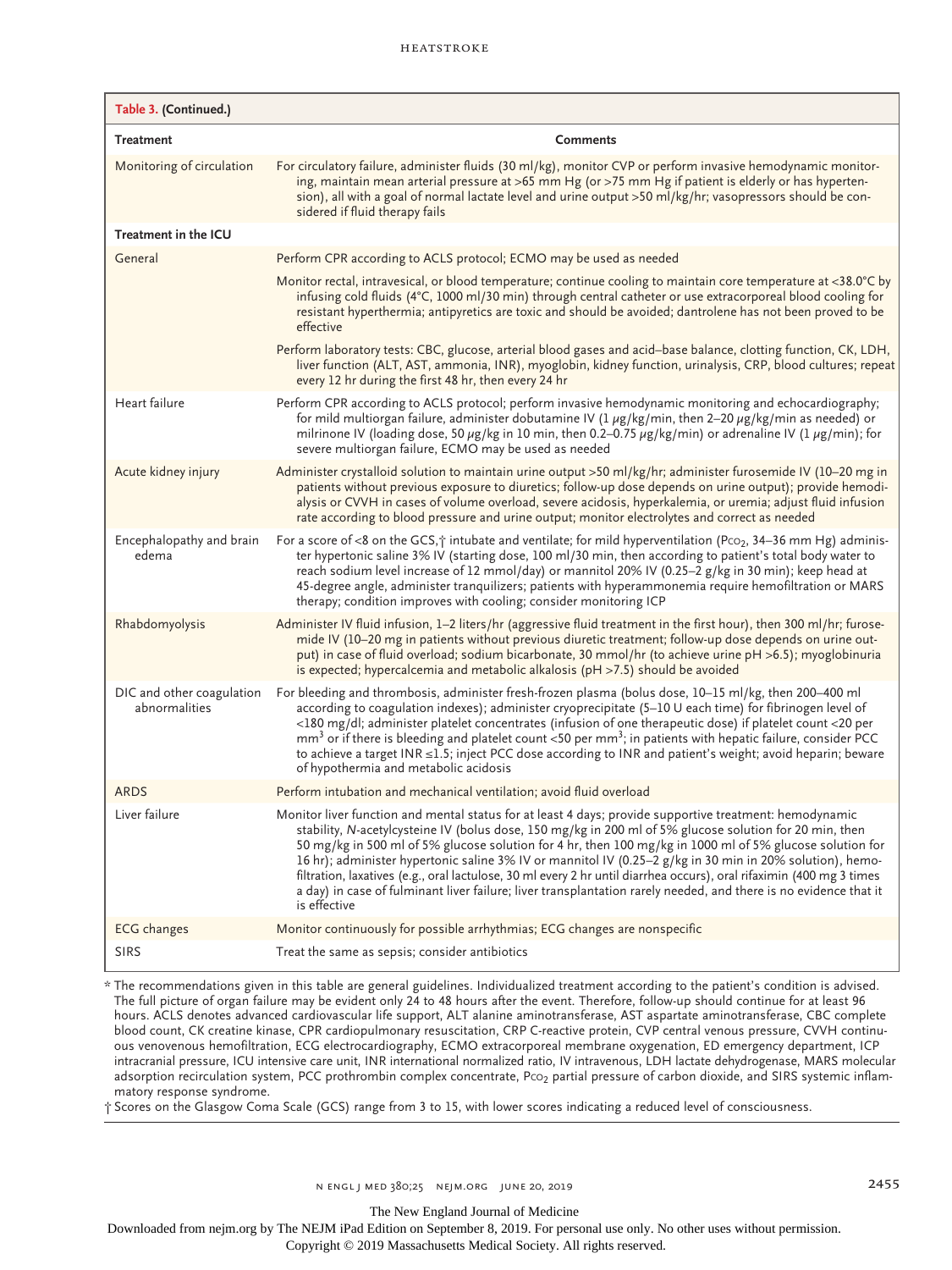ments may be inundated with frail elderly patients.<sup>56</sup>

No pharmacologic agents accelerate cooling. Antipyretic agents such as aspirin and acetaminophen are ineffective in patients with heatstroke, since fever and hyperthermia raise the core body temperature through different physiological pathways. Furthermore, antipyretic agents aggravate coagulopathy and liver injury in patients with heatstroke. The ryanodine receptor antagonist dantrolene, used in the treatment of malignant hyperthermia, is under investigation for heatstroke therapy (ClinicalTrials.gov number, NCT03600376), but there is currently no evidence to support the claim that this agent is effective for heatstroke. Indeed, the release of skeletal-muscle calcium appears to have no role in the pathophysiology of heatstroke.1,40

# **Treatment of Organ Injuries**

Prompt recognition and effective cooling will in most cases rapidly reverse heat-induced organ dysfunction. However, cooling may not suffice to effect a full recovery, and prompt administration of adjuvant treatments may be critical for survival. The standard of care should be immediate intervention with symptomatic support of organ functions and awareness of the possible development of SIRS (Table 3).<sup>3,35</sup>

Several novel treatment approaches, which could presage future therapies, are being investigated in animal models and in preliminary clinical studies. These include a xanthine oxidase inhibitor (allopurinol) to reduce portal lipopolysaccharide levels by protecting the integrity of tight cell-to-cell junctions,<sup>37</sup> recombinant activated protein C to ameliorate inflammation and the dysfunctional coagulation cascade,<sup>57</sup> type III antithrombin concentrate and recombinant soluble thrombomodulin- $\alpha$  to treat DIC<sup>58,59</sup> (and NCT00487656), and serine proteases to suppress pancreatic enzyme activity in the intestinal lumen, thereby substantially reducing systemic inflammatory markers.<sup>60</sup> Adjuvant treatment with Chinese rhubarb, a plant species of the Polygonaceae family, reportedly alleviates the inflammatory response and facilitates recovery from heat-associated acute liver and kidney injury<sup>61</sup> (Chinese Clinical Trial Registry number, ChiCTR1800016460). These potential therapies are at different stages of investigation, and the data are still limited. More information and experience will be required before they can be approved for use in patients.

## **PREVENTION**

Prevention of heatstroke is more effective than treatment and is certainly easier. In warm weather and especially during heat waves, protective steps should be taken to mitigate the risk of classic heatstroke. These include staying in air-conditioned homes or other air-conditioned premises (e.g., shopping malls or movie theaters), using fans, taking frequent cool showers, decreasing exertion, and increasing social contact to counteract isolation.4,62 In addition, family members, neighbors, and social workers are advised to check on elderly persons frequently to ensure their well-being.

Adherence to experience-based preventive measures at both the individual and organizational levels can significantly reduce the incidence of exertional heatstroke.17 These measures include acclimatizing to changed environmental conditions, matching the level of physical exertion to the degree of physical fitness, avoiding hot times of the day for training schedules, removing vapor-barrier equipment and clothing that interfere with sweat evaporation, maintaining a proper hydration regimen, and scheduling rest periods during activity; persons with early signs of illness should be prevented from engaging in physical activity.15,17

# RETURN TO NORMAL ACTIVITY after Heatstroke

Elderly persons recovering from classic heatstroke should be helped to adopt a healthier lifestyle that will enable them to cope with heat stress. For workers, athletes, or military personnel recovering from exertional heatstroke, there are no comprehensive guidelines for returning to work, play, or duty. Common sense dictates waiting for clinical and laboratory findings to return to normal and cautiously reintroducing exercise.19,63 The American College of Sports Medicine recommends a structured test of heat tolerance before an athlete returns to play but does not specify a protocol.<sup>63,64</sup> Two such tests exist for military personnel, $65,66$  and although their effectiveness is still being debated, $67$  they

The New England Journal of Medicine

Downloaded from nejm.org by The NEJM iPad Edition on September 8, 2019. For personal use only. No other uses without permission.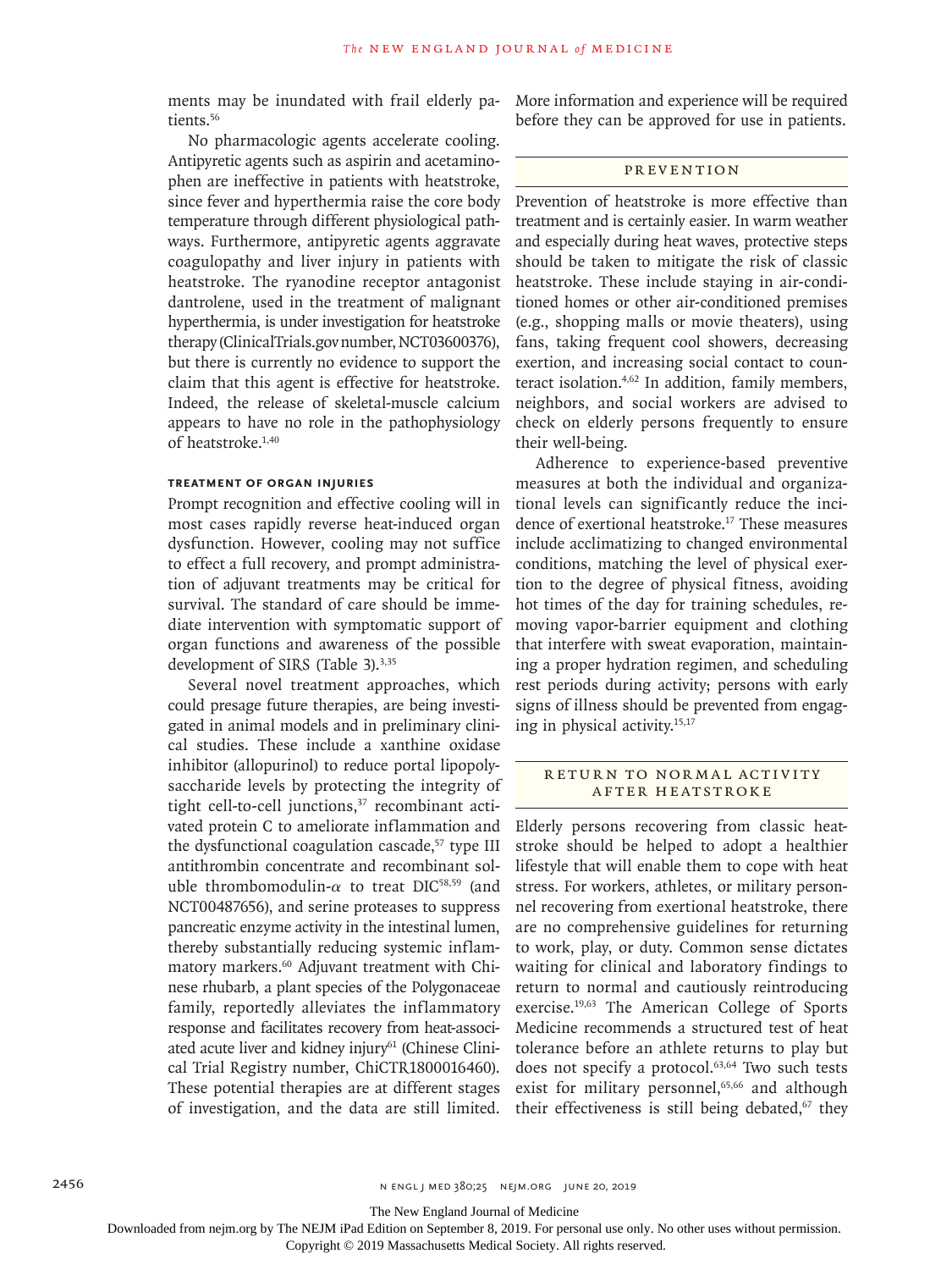appear to be in use as an auxiliary tool for deciding when soldiers may return to duty.

# HEATSTROKE AND GENOMIC OR GENETIC TRAITS

Studies in a rat model exposed to heat stress and observations in patients with exertional heatstroke have shown marked genomic changes that are consistent with the hypothesis that heatstroke can result from the cumulative effects of multiple adverse interacting stimuli, including a possible genomic predisposition to heat intolerance.68,69 This hypothesis may be further supported by the observations that the lymphocyte transcriptome differs from one person to another and that in persons considered to have heat intolerance, the transcription factors of cytoprotective genes are malfunctioning, possibly explaining the susceptibility of such persons to heat stress.<sup>70</sup> During acclimation to heat (a protective process that reduces the risk of heatstroke), genomic changes show a biphasic response in the rat hypothalamus: enhanced transcription of neuronal excitability-linked genes during early acclimation and enhanced metabolic efficiency when acclimatory homeostasis is achieved.<sup>71</sup> Whether heat-tolerant persons and heat-intolerant persons have different patterns of response to heat acclimation is not known. The accumulated data are still fragmentary, and genomic changes in most of the cases become apparent only when challenged by heat stress. Hence, further research is needed to substantiate the mechanistic significance of genomic changes in patients with heatstroke.

Some clinical and experimental data support a probable association between exertional heatstroke and malignant hyperthermia.<sup>72,73</sup> In one clinical study, an unexpectedly high prevalence of the malignant hyperthermia susceptibility trait (45.6%) was detected among patients with exertional heatstroke.74 Studies in a knockout mouse model identified *CASQ1* as a candidate gene for linkage analysis between the two conditions.73 However, whether patients with exertional heatstroke are at above-average risk for malignant hyperthermia and whether susceptibility to that condition is a risk factor for exertional heatstroke are still unanswered questions.

The risk of exercise-related death among athletes and military personnel with the sickle-cell trait is higher than the risk among their counterparts who are not carriers of this trait.75 However, no evidence supports an association between the sickle-cell trait and exertional heatstroke.<sup>76</sup>

## Conclusions

Heatstroke is a life-threatening condition if it is not promptly recognized and effectively treated. Certain simple preventive measures, such as avoiding strenuous activity in hot environments and reducing exposure to heat stress, as well as changing attitudes in sports and addressing socioeconomic issues that augment risk, can reduce the prevalence of both classic and exertional heatstroke. Our understanding of the pathophysiology of heatstroke and mechanism-based treatment approaches is still incomplete. Future research is likely to focus on three areas: identifying genetic traits that might reduce a person's ability to cope with heat stress, searching for new biomarkers that can better predict shortand long-term outcomes of heatstroke, and developing new adjuvant treatments that can effectively control the inflammatory reaction and counteract multiorgan complications.

No potential conflict of interest relevant to this article was reported.

Disclosure forms provided by the authors are available with the full text of this article at NEJM.org.

We thank Dr. Yael Haviv at Sheba Medical Center for providing detailed management protocols for heatstroke complications.

#### **References**

- **1.** Leon LR, Bouchama A. Heat stroke. Compr Physiol 2015;5:611-47.
- **2.** Bouchama A, Knochel JP. Heat stroke. N Engl J Med 2002;346:1978-88.

**3.** Shapiro Y, Seidman DS. Field and clinical observations of exertional heat stroke patients. Med Sci Sports Exerc  $1990:22:6-14.$ 

**4.** Bouchama A, Dehbi M, Mohamed G,

Matthies F, Shoukri M, Menne B. Prognostic factors in heat wave related deaths: a meta-analysis. Arch Intern Med 2007; 167:2170-6.

**5.** Kravchenko J, Abernethy AP, Fawzy M, Lyerly HK. Minimization of heatwave morbidity and mortality. Am J Prev Med 2013;44:274-82.

**6.** Office of Climate, Water, and Weather

Services. Weather fatalities 2018. Silver Spring, MD: National Weather Service, April 2019 (http://www.nws.noaa.gov/om/ hazstats.shtml).

**7.** Kenney WL, Craighead DH, Alexander LM. Heat waves, aging, and human cardiovascular health. Med Sci Sports Exerc 2014;46:1891-9.

**8.** Li L, Mac-Mary S, Sainthillier JM,

n engl j med 380;25 nejm.org June 20, 2019 2457

The New England Journal of Medicine

Downloaded from nejm.org by The NEJM iPad Edition on September 8, 2019. For personal use only. No other uses without permission.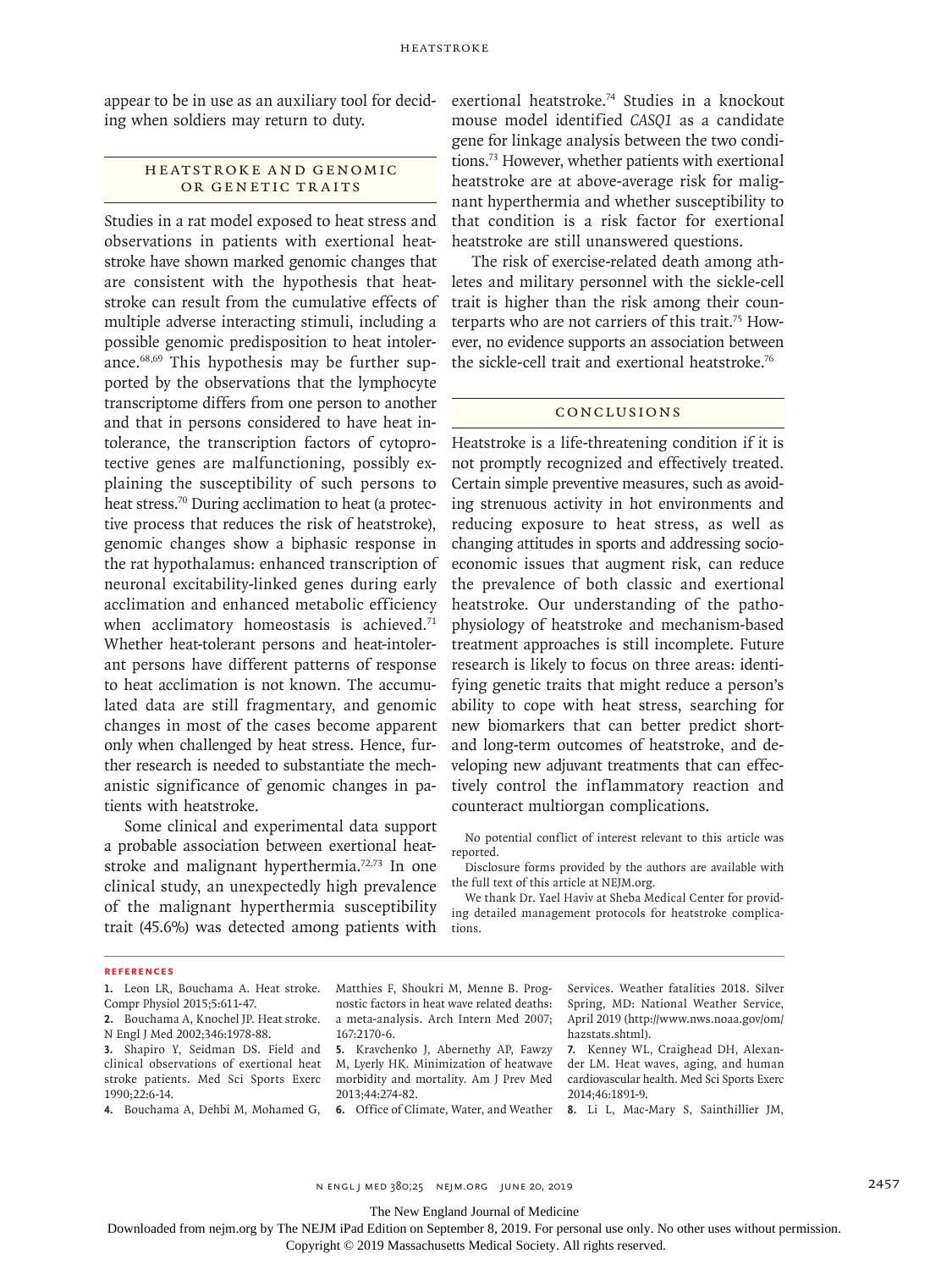Nouveau S, de Lacharriere O, Humbert P. Age-related changes of the cutaneous microcirculation in vivo. Gerontology 2006; 52:142-53.

**9.** Anderson RK, Kenney WL. Effect of age on heat-activated sweat gland density and flow during exercise in dry heat. J Appl Physiol (1985) 1987;63:1089-94.

**10.** Fouillet A, Rey G, Laurent F, et al. Excess mortality related to the August 2003 heat wave in France. Int Arch Occup Environ Health 2006;80:16-24.

**11.** Åström DO, Forsberg B, Rocklöv J. Heat wave impact on morbidity and mortality in the elderly population: a review of recent studies. Maturitas 2011;69:99-105. **12.** Heat-related deaths — United States, 1999–2003. MMWR Morb Mortal Wkly Rep 2006;55:796-8.

**13.** Falk B, Dotan R. Children's thermoregulation during exercise in the heat: a revisit. Appl Physiol Nutr Metab 2008; 33:420-7.

**14.** Booth JN III, Davis GG, Waterbor J, McGwin G Jr. Hyperthermia deaths among children in parked vehicles: an analysis of 231 fatalities in the United States, 1999-2007. Forensic Sci Med Pathol 2010; 6:99-105.

**15.** Epstein Y, Moran DS, Shapiro Y, Sohar E, Shemer J. Exertional heat stroke: a case series. Med Sci Sports Exerc 1999;31: 224-8.

**16.** Hosokawa Y, Adams WM, Belval LN, et al. Exertional heat illness incidence and on-site medical team preparedness in warm weather. Int J Biometeorol 2018;62: 1147-53.

**17.** Rav-Acha M, Hadad E, Epstein Y, Heled Y, Moran DS. Fatal exertional heat stroke: a case series. Am J Med Sci 2004;328:84-7. **18.** Epstein Y. Heat intolerance: predisposing factor or residual injury? Med Sci Sports Exerc 1990;22:29-35.

**19.** O'Connor FG, Heled Y, Deuster PA. Exertional heat stroke, the return to play decision, and the role of heat tolerance testing: a clinician's dilemma. Curr Sports Med Rep 2018;17:244-8.

**20.** Nadesan K, Kumari C, Afiq M. Dancing to death: a case of heat stroke. J Forensic Leg Med 2017;50:1-5.

**21.** Reardon CL, Creado S. Drug abuse in athletes. Subst Abuse Rehabil 2014;5:95- 105.

**22.** Abriat A, Brosset C, Brégigeon M, Sagui E. Report of 182 cases of exertional heatstroke in the French Armed Forces. Mil Med 2014;179:309-14.

**23.** Kerr ZY, Marshall SW, Comstock RD, Casa DJ. Implementing exertional heat illness prevention strategies in US high school football. Med Sci Sports Exerc 2014;46:124-30.

Branch. Update: heat illness, active component, U.S. Armed Forces, 2017. MSMR 2018;25:6-12.

**25.** Epstein Y, Roberts WO. The pathophysiology of heat stroke: an integrative view of the final common pathway. Scand J Med Sci Sports 2011;21:742-8.

**26.** Roberts GT, Ghebeh H, Chishti MA, et al. Microvascular injury, thrombosis, inflammation, and apoptosis in the pathogenesis of heatstroke: a study in baboon model. Arterioscler Thromb Vasc Biol 2008; 28:1130-6.

**27.** Lim CL. Heat sepsis precedes heat toxicity in the pathophysiology of heat stroke — a new paradigm on an ancient disease. Antioxidants (Basel) 2018;7(11): E149.

**28.** Yang YL, Lin MT. Heat shock protein expression protects against cerebral ischemia and monoamine overload in rat heatstroke. Am J Physiol 1999;276:H1961- H1967.

**29.** Yan YE, Zhao YQ, Wang H, Fan M. Pathophysiological factors underlying heatstroke. Med Hypotheses 2006;67:609-17. **30.** Dehbi M, Baturcam E, Eldali A, et al. Hsp-72, a candidate prognostic indicator of heatstroke. Cell Stress Chaperones 2010; 15:593-603.

**31.** Leon LR, Helwig BG. Heat stroke: role of the systemic inflammatory response. J Appl Physiol (1985) 2010;109:1980-8.

**32.** Bouchama A, Roberts G, Al Mohanna F, et al. Inflammatory, hemostatic, and clinical changes in a baboon experimental model for heatstroke. J Appl Physiol (1985) 2005;98:697-705.

**33.** Huisse MG, Pease S, Hurtado-Nedelec M, et al. Leukocyte activation: the link between inflammation and coagulation during heatstroke — a study of patients during the 2003 heat wave in Paris. Crit Care Med 2008;36:2288-95.

**34.** Caserta S, Mengozzi M, Kern F, Newbury SF, Ghezzi P, Llewelyn MJ. Severity of systemic inflammatory response syndrome affects the blood levels of circulating inflammatory-relevant microRNAs. Front Immunol 2018;8:1977.

**35.** Hifumi T, Kondo Y, Shimizu K, Miyake Y. Heat stroke. J Intensive Care 2018;6:30. **36.** Zeller L, Novack V, Barski L, Jotkowitz A, Almog Y. Exertional heatstroke: clinical characteristics, diagnostic and therapeutic considerations. Eur J Intern Med 2011;22:296-9.

**37.** Hall DM, Buettner GR, Oberley LW, Xu L, Matthes RD, Gisolfi CV. Mechanisms of circulatory and intestinal barrier dysfunction during whole body hyperthermia. Am J Physiol Heart Circ Physiol 2001;280:H509-H521.

**24.** Armed Forces Health Surveillance PR, Costa RJS. The impact of exertional-**38.** Snipe RMJ, Khoo A, Kitic CM, Gibson heat stress on gastrointestinal integrity, gastrointestinal symptoms, systemic endotoxin and cytokine profile. Eur J Appl Physiol 2018;118:389-400.

**39.** Brock-Utne JG, Gaffin SL, Wells MT, et al. Endotoxaemia in exhausted runners after a long-distance race. S Afr Med J 1988;73:533-6.

**40.** Epstein Y, Hadad E, Shapiro Y. Pathological factors underlying hyperthermia. J Therm Biol 2004;29:487-94.

**41.** Malamud N, Haymaker W, Custer RP. Heat stroke; a clinico-pathologic study of 125 fatal cases. Mil Surg 1946;99:397- 449.

**42.** Mazerolle SM, Ganio MS, Casa DJ, Vingren J, Klau J. Is oral temperature an accurate measurement of deep body temperature? A systematic review. J Athl Train 2011;46:566-73.

**43.** Maron MB, Wagner JA, Horvath SM. Thermoregulatory responses during competitive marathon running. J Appl Physiol Respir Environ Exerc Physiol 1977;42:909- 14.

**44.** Albukrek D, Bakon M, Moran DS, Faibel M, Epstein Y. Heat-stroke-induced cerebellar atrophy: clinical course, CT and MRI findings. Neuroradiology 1997; 39:195-7.

**45.** Yang M, Li Z, Zhao Y, et al. Outcome and risk factors associated with extent of central nervous system injury due to exertional heat stroke. Medicine (Baltimore) 2017;96(44):e8417.

**46.** Wallace RF, Kriebel D, Punnett L, Wegman DH, Amoroso PJ. Prior heat illness hospitalization and risk of early death. Environ Res 2007;104:290-5.

**47.** Tong HS, Tang YQ, Chen Y, Qiu JM, Wen Q, Su L. Early elevated HMGB1 level predicting the outcome in exertional heatstroke. J Trauma 2011;71:808-14.

**48.** Segev G, Daminet S, Meyer E, et al. Characterization of kidney damage using several renal biomarkers in dogs with naturally occurring heatstroke. Vet J 2015; 206:231-5.

**49.** Mellor PJ, Mellanby RJ, Baines EA, Villiers EJ, Archer J, Herrtage ME. High serum troponin I concentration as a marker of severe myocardial damage in a case of suspected exertional heatstroke in a dog. J Vet Cardiol 2006;8:55-62.

**50.** Bruchim Y, Avital Y, Horowitz M, Mazaki-Tovi M, Aroch I, Segev G. Urinary heat shock protein 72 as a biomarker of acute kidney injury in dogs. Vet J 2017; 225:32-4.

**51.** Bruchim Y, Ginsburg I, Segev G, et al. Serum histones as biomarkers of the severity of heatstroke in dogs. Cell Stress Chaperones 2017;22:903-10.

**52.** Ji J, Gu Z, Li H, Su L, Liu Z. Cryptdin-2 predicts intestinal injury during heat-

2458 2458 n engl j med 380;25 nejm.org June 20, 2019

The New England Journal of Medicine

Downloaded from nejm.org by The NEJM iPad Edition on September 8, 2019. For personal use only. No other uses without permission.